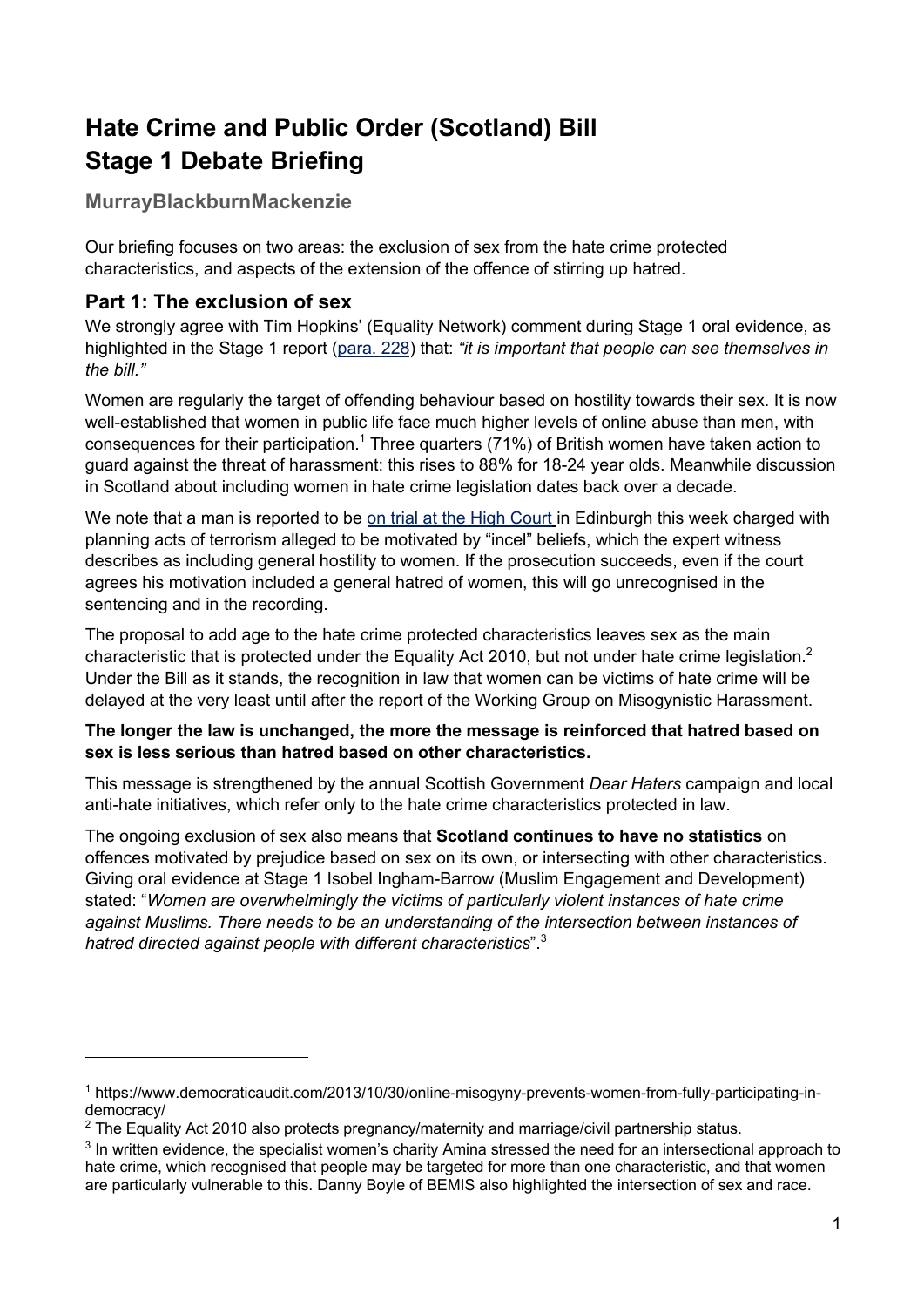Of the six specialist local providers of services to women suffering abuse who met the Scottish Government or responded to its consultation, five favoured introducing an aggravator which would cover hatred against women, with or without developing a standalone offence separately.<sup>4</sup>

The Bracadale Review considered and rejected the arguments for continuing to exclude hatred based on sex,<sup>5</sup> as put forward by a group of national-level organisations.<sup>6</sup>

These organisations have argued that: there might be better options for protecting women which would be ignored once an aggravator is introduced; an aggravator might not make much difference; it would be wrong to treat some sexual and domestic abuse cases differently from others; and an aggravator might be used by domestic abusers against their victims. However:

- The Working Group on Misogynistic Harassment will be able to consider medium/longer term options. But it is still being formed and, despite the Committee's expectation that the group will deliver its report in one year, it is likely to take at least 2-3 years for any alternative proposals to be developed, agreed, consulted on, and taken through the Parliament.
- Meantime, including sex now would mean that public information campaigns and local initiatives can, at last, start to send the message that hatred based on sex is as unacceptable as other forms, and statistics can be collected.
- Sexual and domestic abuse are not the totality of the offences where women are targeted for being women. If agreed necessary, provision could be made to exclude a sex-based aggravator from being used in some circumstances.
- The argument that an aggravator would be used to harm women was asserted during Stage 1, but *how* it is believed such a provision would be used in that way remains to be set out.

The Committee concluded that the arguments here are finely balanced. **Until further proposals are brought forward and enacted, we believe the default position should be the inclusion of sex among the protected characteristics.** 

## **Part 2: Stirring up hatred**

As the Committee has noted, extending stirring up offences raises questions about impacts on freedom of expression, and citizens' engagement in democratic debate. We welcome that the Committee recommends that the protection for freedom of expression should be strengthened.

Stirring up offences are used far less than aggravators to deal with hate-related offending and in England, where there has already been some extension, are still largely used for race.<sup>7</sup> The case for extending stirring up offences in Scotland beyond race has been made largely on symbolic value and the ability to record differently the small number of relevant cases, rather than concern about cases currently going unpunished.

<sup>4</sup> These were ASSIST, East Renfrewshire VAWP, Glasgow VAWP, Stirling GBVP, Wise Women. Angus VAWP preferred a standalone offence. See MBM blog Legislating for hatred against women: the view from the coalface (4 December 2020).

<sup>5</sup> Bracadale used the term "gender hostility": the Scottish Government's provision for amending the Bill by Order uses "sex".

<sup>&</sup>lt;sup>6</sup> Engender, Scottish Women's Aid, Rape Crisis Scotland, Zero Tolerance.

 $7$  Religion and sexual orientation are also covered in the legislation for England and Wales since 2008 and 2010 respectively. The Law Commission (2014) states "between 2008 and 2012, only 113 charges of stirring up racial hatred and 21 charges of stirring up hatred on the ground of religion or sexual orientation reached a first hearing in a magistrates' court. We contrasted this with over 75,000 charges for the aggravated offences over the same period." There were therefore around 560 aggravated charges for every charge of stirring up.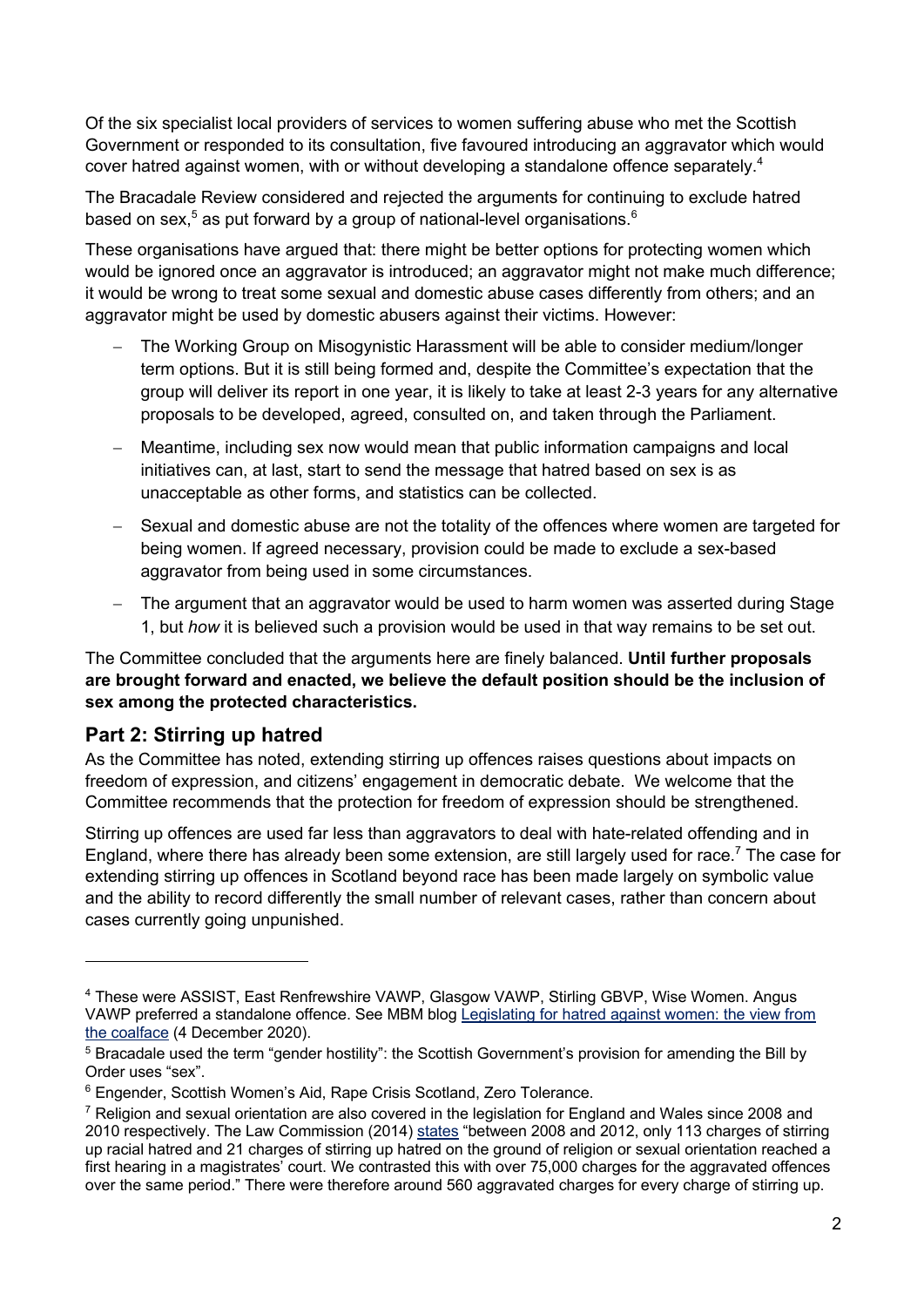The changes already proposed by the Scottish Government and the further changes suggested by the Committee to Part 2 are helpful, but do not address the problem which arises where there is substantial conflict over what is considered "hateful" in relation to particular characteristics.

This was considered for religion and sexual orientation when the law was extended in England and Wales by providing specifically and separately for each case: for sexual orientation the legislation provides that discussion or criticism of certain topics "shall not be taken of itself to be threatening or intended to stir up hatred".

The Bill only includes freedom of expression provisions for two of the characteristics it adds (religion and sexual orientation), and exempts certain types of criticism or discussion only from being deemed "threatening or abusive".

We draw MSPs' attention to the unusually deep disagreement about what should be described as hate in relation to the characteristic of transgender identity.

**Making any argument about the relevance and importance of physical sex, especially to women, in any context now often meets charges of transphobia and/or hate**. Departing from expressing or following the belief that the terms "woman" and "man" should only be used as terms based on identity, rather than biological sex, or making any argument for biological sex as a relevant feature in policy or law, or that sex is an immutable physical characteristic, is likely to be described as motivated by hostility.

For example, the Equality Network has described those arguing that the census should gather data on sex as a binary variable, and not based on self-identification, in addition to gathering information separately on transgender identity, as 'anti-trans lobbyists'.

The passing of the amendment to the Forensic Medical Services (Scotland|) Bill, which replaced 'gender' with 'sex' in s9 of the Victims and Witnesses (Scotland) Act, was described by a group of SNP activists as a 'dog-whistle' for 'anti-trans campaigners'. They asserted that the issue had been overshadowed by transphobic rhetoric, and that in whipping MSPs to support the amendment, parties had pandered to those hostile to trans rights. Examples of social media comments include: "a proxy vote of transphobia, in an ongoing campaign to stir up hate"; "came from hatred towards trans women and its blatantly obvious."; "validating a hate campaign"; "designed to uphold hateful rhetoric"; "an amendment based on her hatred for trans people"; "it exists purely to terrorise trans people"; '"Sex-based rights' is a transphobic dog-whistle term'.

Individuals have been threatened, attacked, investigated at work, lost work and had opportunities to speak and to publish removed, based on accusations of transphobia. We give further examples in our submission to the Committee.<sup>8</sup>

Many women find troubling, offensive and distressing the argument that they must no longer recognise or care about physical sex in certain situations, and that any discussion of the relevance of sex to law or policy is motivated by hatred or prejudice. However, this view appears to be strongly held by many who argue for basing rights on gender identity rather than sex.

We are concerned that creating a new criminal offence of intentionally stirring up hate based on transgender identity in this climate will stimulate more reports, and threats and fears of reports, to workplaces and to the police based on the expression of differences of belief.

<sup>8</sup> Justice Committee: Hate Crime and Public Order (Scotland) Bill Submission by MurrayBlackburnMackenzie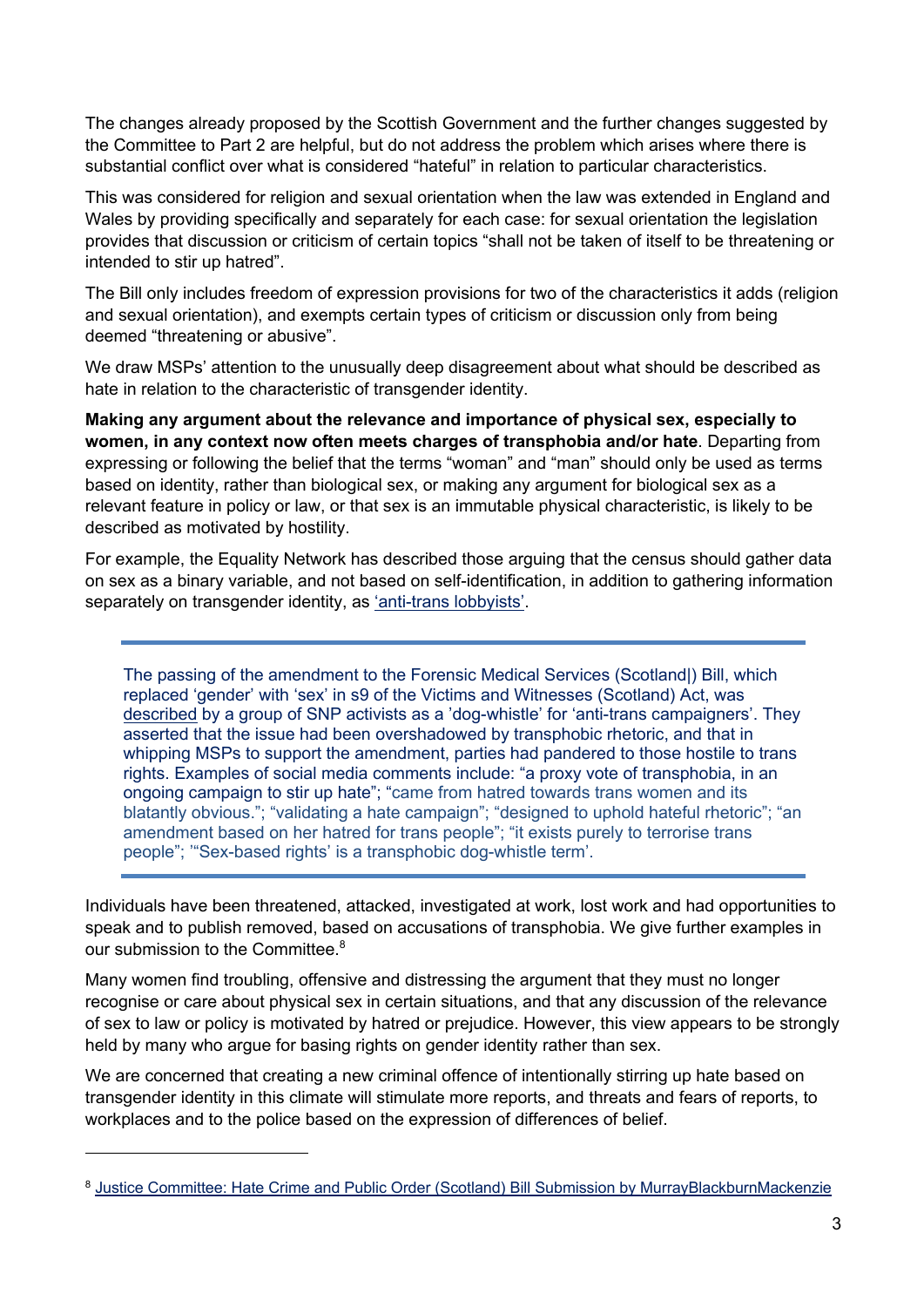In January 2019 it was reported that stickers had been seen on the University of Edinburgh campus, with slogans such as "Female is a biological reality" and "Woman. Noun. Adult human female".

Responding on Facebook, the Scottish Trans Alliance manager was reported to have stated: "Please log it by reporting on the Police Scotland online hate crime form. We need the stats." The Edinburgh University Students' Association's vicepresident for welfare described the stickers as "clear violations of policies against harassment and discrimination". This view appeared to be supported by the University Principal, who stated that those responsible for the stickers would be traced through CCTV and disciplined, and that Police Scotland had been contacted.

**We do not think it is sufficiently predictable how police, prosecutors and the courts will interpret the law** *specifically in relation to transgender identity*. Unless and until case law establishes otherwise, we believe reports of alleged offences under the Act are likely to be common and threats and fears of reporting even more so, in cases where people are expressing views about the relevance of sex to law and policy that are important to them, in what they regard as accurate language, and which we believe they should have the right to express freely as citizens.

This will reinforce the existing climate of self-censorship and institutional caution on this topic which particularly affects women in less powerful and prominent positions, as recently documented here: https://gender-dissidents.net/.

We welcome the Committee's suggestion that "abusive" should be subject to a "reasonable person" test, but believe it will not be easy to predict how the courts would determine what a reasonable person would decide in this context.

**Even with the additional safeguards suggested by the Government and the Committee, a serious risk remains that legislating here will cast a long shadow over freedom of expression, and that women in particular will be further deterred from taking part in democratic debates that concern them, from speaking up where they have professional concerns, and from developing the full range of arguments and evidence in academia and elsewhere needed to inform proper public debate.**

The case for extending stirring up legislation in this direction has not been made on grounds of urgent need. Recent Hate Crime Statistics (2019/20) show 3,038 charges aggravated by race, of which 2,480 led to court proceedings, compared to 41 charges aggravated by transgender identity, of which 33 resulted in court proceedings. Under the carefully drawn rules in England and Wales on stirring up hatred, covering only race, religion and sexual orientation, with tailored freedom of expression provisions, the Law Commission found stirring up was very infrequently used compared to aggravated charges, with only one charge of stirring up for around every 560 cases of charges involving an aggravator (note 7).

We note that whilst expressing support for Part Two, giving evidence, Tim Hopkins (Equality Network) commented "*I should say that, for us, Part One of the bill is by far the more important part*".

### **Scrutiny and compassion**

Careful scrutiny of legislation does not mean lack of compassion for the groups it sets out to help. Effective legislation requires critical engagement. We urge MSPs to reject any argument that suggests that expressing any concerns or fears about the unintended consequences of this Bill shows a failure to care about the experience of victims of offences motivated by hatred.